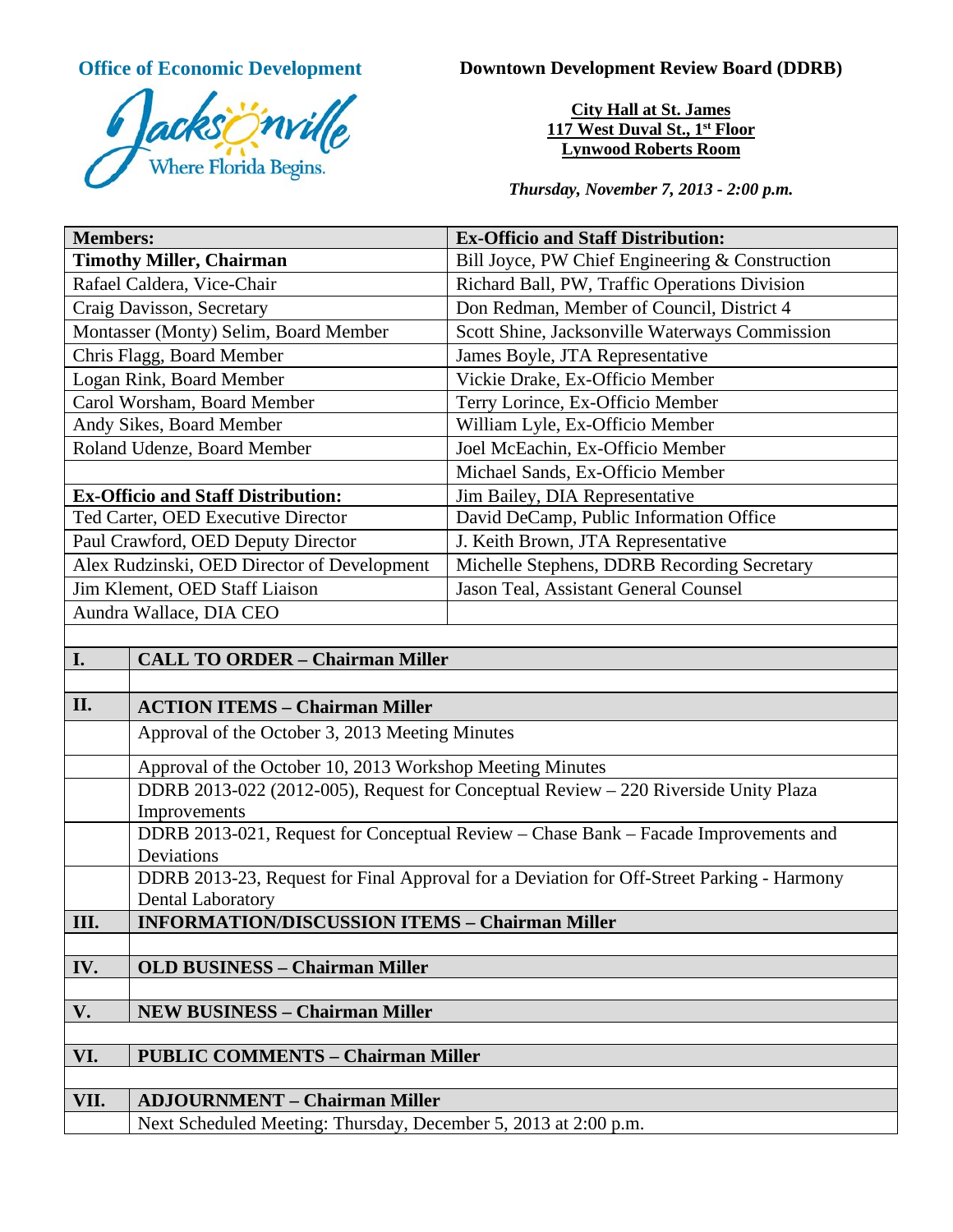

**Office of Economic Development**<br> **Downtown Development Review Board (DDRB) City Hall at St. James Lynwood Roberts Room**

*Thursday, November 7, 2013 – 2:00 p.m.*

## *MEETING* **MINUTES**

**Board Members Present:** Chairman T. Miller, C. Flagg, A. Sikes, C. Davisson, C. Worsham, and R. Caldera

**Board Members Not Present:** M. Selim, L. Rink, and R. Udenze

**OED Staff Present:** Alex Rudzinski, Office of Economic Development; Jim Klement, Staff Liaison; and Michelle Stephens, Recording Secretary

**Representing Office of General Counsel:** Jason Teal

## **I. CALL TO ORDER**

A quorum was confirmed and Chairman Miller called the meeting to order at approximately 2:05 p.m. He asked anyone wishing to speak on a particular project to complete a public speaker card. Chair Miller also reminded Board members to disclose if they had any ex-parte communication with any of the applicants presenting projects today or conflicts of interest prior to the item being addressed by the Board.

### **II. ACTION ITEMS**

## APPROVAL OF THE OCTOBER 3, 2013 DDRB MEETING MINUTES

**THE OCTOBER 3, 2013 DDRB MEETING MINUTES WERE APPROVED UNANIMOUSLY 6-0.** 

APPROVAL OF THE OCTOBER 10, 2013 WORKSHOP MEETING MINUTES

**THE OCTOBER 10, 2013 WORKSHOP MEETING MINUTES WERE APPROVED UNANIMOUSLY 6-0.** 

## DDRB 2013-022 (2012-005), REQUEST FOR CONCEPTUAL REVIEW – 220 RIVERSIDE UNITY PLAZA IMPROVEMENTS

Board member Flagg advised that he toured the building and site with Mr. Alex Coley adding that they did not discuss the 220 Riverside Unity Plaza improvements.

Board member Davisson advised that he would abstain from voting on DDRB Application 2013- 022 because the company he works for has been involved in the project.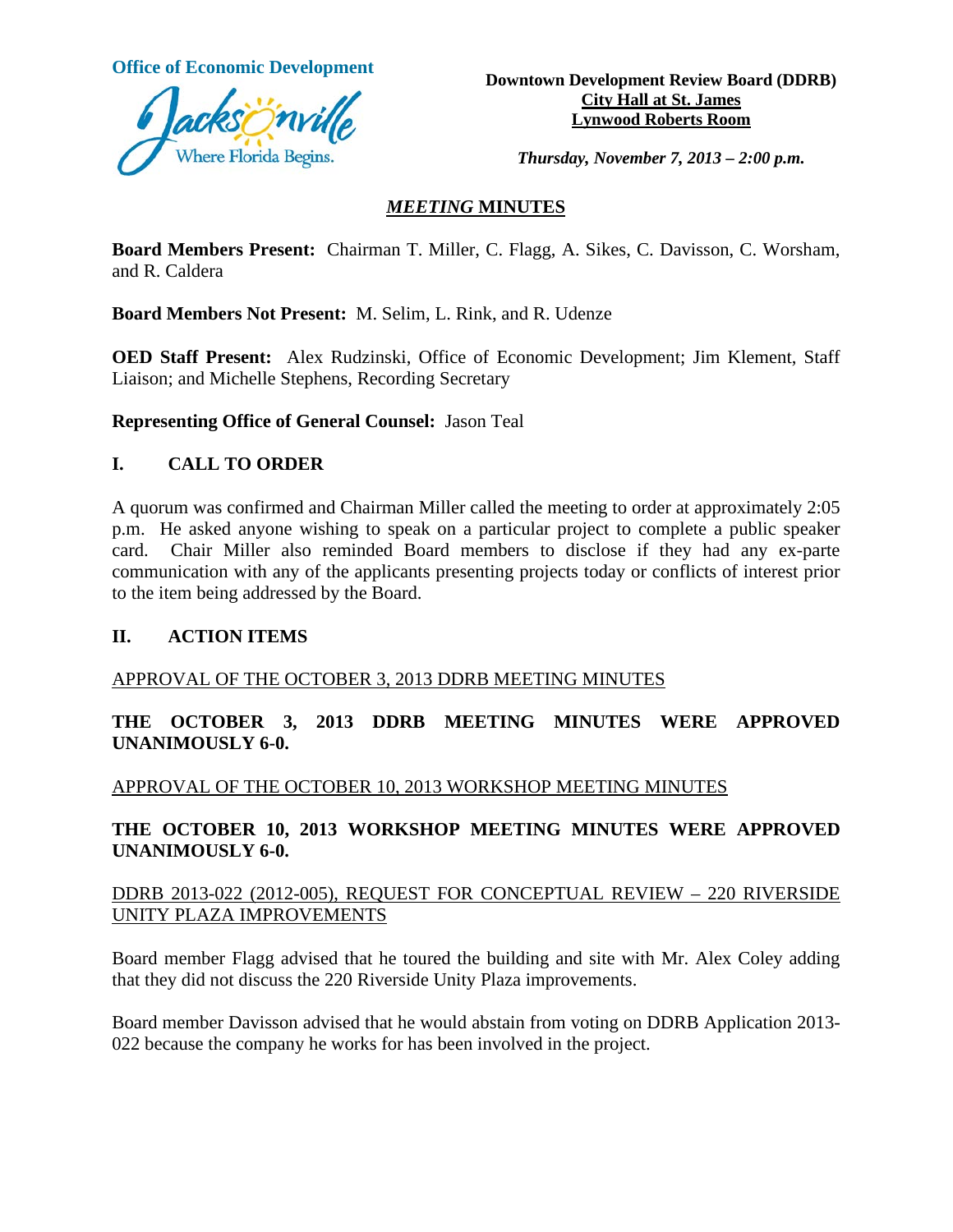Mr. Klement reviewed the project report dated November 7, 2013. He introduced Mr. Jason Faulkner with Studio 9 Architecture, architect for the project, who provided an overview of the request.

The question was raised if the project was before the DDRB today seeking conceptual approval or conceptual/final approval.

Mr. Teal responded that the project was advertised seeking conceptual approval, not conceptual/final approval. He noted that approving the project as conceptual/final today is a due process issue and a risk to the applicant.

Mr. Faulkner commented that they though the park received conceptual approval as part of Phase IA of the project and that they were under the impression today that the request before the DDRB was to receive final approval, not conceptual.

Mr. Alex Coley commented that the schedule for the project has been a long and painful process. They have been working on the project for a decade and a deferral today of 30 days would hurt them.

The Board granted conceptual approval of the project today and agreed to hold a special meeting of the DDRB on Tuesday, November 12, 2013 with the intent of receiving final approval of the project.

## **A MOTION WAS MADE BY BOARD MEMBER A. SIKES AND SECONDED BY BOARD MEMBER R. CALDERA GRANTING CONCEPTUAL APPROVAL OF DDRB 2013-022 (AKA DDRB 2012-005, 220 RIVERSIDE) UNITY PLAZA. THE MOTION PASSED 5-0-1. BOARD MEMBER C. DAVISSON ABSTAINED FROM VOTING.**

# DDRB 2013-021, REQUEST FOR CONCEPTUAL REVIEW – CHASE BANK – FACADE IMPROVEMENTS AND DEVIATIONS

Mr. Klement reviewed the project report dated November 7, 2013. He introduced Ms. Nutan Kulkarni with bdg Architects, who provided an overview of the project.

**A MOTION WAS MADE BY BOARD MEMBER R. CALDERA AND SECONDED BY BOARD MEMBER C. FLAGG GRANTING CONCEPTUAL APPROVAL FOR DDRB 2013-021, CHASE BANK, 100 WEST BAY STREET FAÇADE IMPROVEMENTS FOR BAY AND LAURA STREET FRONTAGE SUBJECT TO 1) APPLICANT TO RECEIVE A DEVIATION TO SEC. 656.361.20.-STREETSCAPE DESIGN STANDARDS ALLOWING THE SUBSTITUTION OF PLANT MATERIAL FOR THE BAY STREET STREETSCAPE PRIOR TO FINAL DDRB APPROVAL. NOTE: DISCUSSION INCLUDED DESCRIBING THE "CLEAR TRUNK" MEASUREMENT FOR THE PALM, THE NUMBER OF PLANTERS RECEIVING SUBSTITUTED PLANT MATERIAL ALONG BAY STREET, AND THE USE OF "ADD-A-PAVE" MATERIAL**